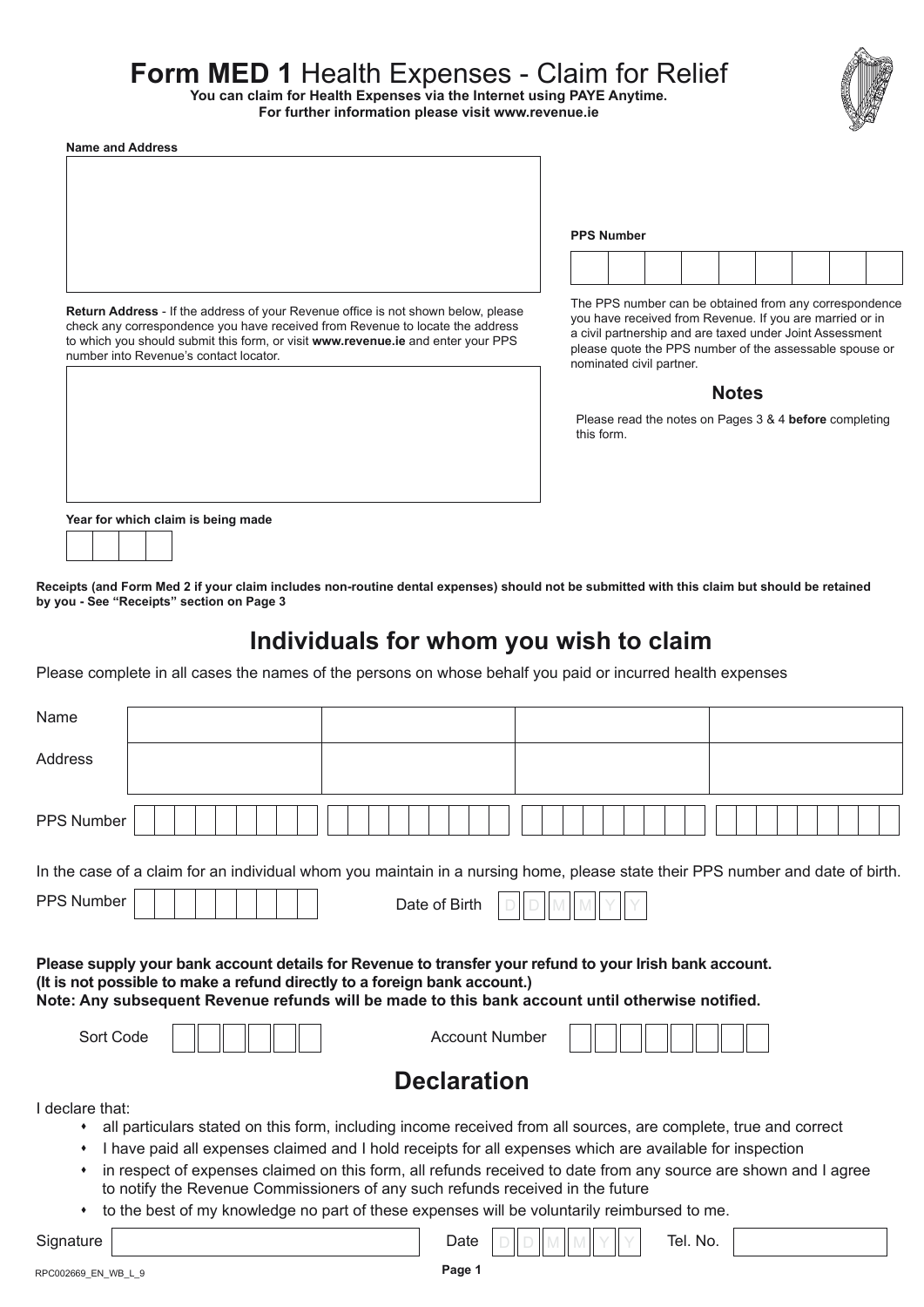## **Income Details of Claimant PPS**

| 'S No. |  |  |  |  |
|--------|--|--|--|--|
|--------|--|--|--|--|

Please enter details of Income that was subject to PAYE in the year of claim. If you, your spouse or civil partner had more then one employment or Pension (Non Department of Social Protection) please list the total taxable Pay & Tax deducted and Gross Pay for USC & USC deducted for each employment or pension on a separate sheet. Alternatively include your P60 for each employment or P45 if not already submitted. In the absence of P60(s), the relevant details may be obtained from your employer.

|                                                                                                             | <b>Self</b>             | <b>Spouse or Civil Partner</b> |
|-------------------------------------------------------------------------------------------------------------|-------------------------|--------------------------------|
| Name of Employer or Pension Provider                                                                        |                         |                                |
| <b>Total Taxable Pay</b>                                                                                    | $\in$                   | €                              |
| <b>Total Tax deducted</b>                                                                                   | $\in$                   | €                              |
| <b>Gross Pay for USC</b>                                                                                    | €                       | €                              |
| <b>Total USC deducted</b>                                                                                   | $\in$                   | €                              |
| Total Income from other sources not subject to PAYE (see section<br>on other income on Page 4)              | $\in$                   | €                              |
| <b>Details of Claim</b>                                                                                     |                         |                                |
| Maintenance or treatment in an approved nursing home (see "Nursing Home" section on Page 3)                 |                         | €<br>(1)                       |
| Nursing Home<br>Name and Address                                                                            |                         |                                |
|                                                                                                             |                         |                                |
|                                                                                                             |                         |                                |
| Non-Routine Dental Treatment (per Med 2) (see "Receipts" section on Page 3)                                 |                         | $\in$<br>(2)                   |
| Routine Health Expenses (see "Qualifying Medical Expenses" section on Page 3)                               |                         |                                |
| (a) Services of a doctor or consultant                                                                      | €                       |                                |
| (b) Total outlay on prescribed drugs or medicines for the year                                              | $\in$                   |                                |
| (c) Educational Psychological Assessment for a dependent child<br>(see note on Page 3)                      | €                       |                                |
| (d) Speech and Language Therapy for a dependent child<br>(see note overleaf)                                | $\in$                   |                                |
| (e) Orthoptic or similar treatment<br>$\in$<br>(on referral from a doctor or other qualifying practitioner) |                         |                                |
| Diagnostic procedures (X-rays, etc.)<br>(f)                                                                 | $\in$                   |                                |
| (g) Physiotherapy or similar treatment<br>(on referral from a doctor or other qualifying practitioner)      | $\in$                   |                                |
| (h) Expenses incurred on any medical, surgical or nursing appliance                                         | €                       |                                |
| Maintenance or treatment in a hospital<br>(i)                                                               | €                       |                                |
| Other Qualifying Expenses (provide brief details below)<br>(i)                                              | $\in$                   |                                |
|                                                                                                             | <b>Total</b> (a) to (j) | €<br>(3)                       |
| <b>TOTAL HEALTH EXPENSES</b><br>$(1 + 2 + 3)$                                                               |                         |                                |
|                                                                                                             |                         | €                              |
| Deductions - (if none write "NONE")<br>ind or receivable in respect of any of the above expenses            |                         |                                |

(i) from any public or local authority, e.g. Health Service Executive Fums received or receivable in respect of any of the above expenses

- (ii) under any policy of insurance, e.g. VHI, Laya Healthcare, Aviva Healthcare, etc.
- (iii) other, e.g. compensation claim

**TOTAL DEDUCTIONS**

**AMOUNT ON WHICH TAX RELIEF IS CLAIMED (Total Health Expenses less Total Deductions)**

| € |  |
|---|--|
| € |  |
| € |  |
| € |  |
| € |  |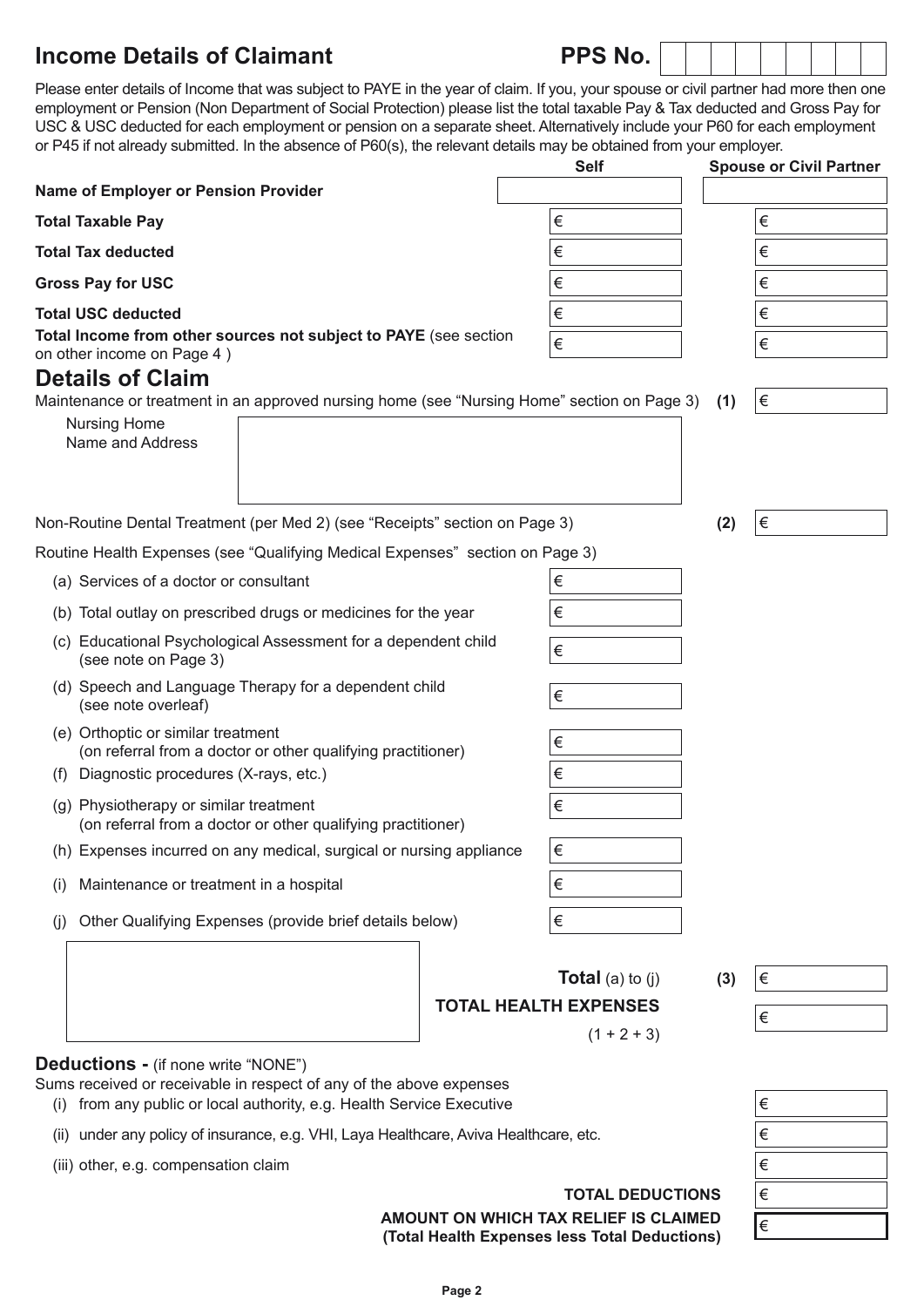## **Individuals for whom tax relief may be claimed**

You may claim a refund of tax in respect of medical expenses paid or incurred by you:

- On your own behalf
- For the year 2009 and subsequent years on behalf of any other person (no restrictions).

A personal representative of a deceased person can claim for medical expenses incurred by the deceased. Such expenses are treated as if they were paid immediately before the death of the deceased person and form part of the estate. However, if another individual has paid expenses on behalf of the deceased individual that individual can claim relief on the basis of when the expense was incurred subject to the time limits listed below.

## **Qualifying Medical Expenses**

The headings under which expenses qualify are listed on Page 2 of this form. You must have paid or incurred the amounts claimed on treatment prescribed by or on the advice of a qualifying practitioner. Drugs and medicines can only be claimed where supplied on the prescription of a qualifying practitioner.

#### **Nursing Homes**

If the claim relates to the year 2010 and subsequent years of assessment the nursing home in question must provide qualified nursing care on-site on a 24 hour per day basis.

Note for the year 2009 or previous years the nursing home must be on the Revenue list of approved hospitals and nursing homes, viewable on **[www.revenue.ie](http://www.revenue.ie)**

#### **Maternity Care**

The cost of providing routine health care in respect of pregnancy is allowable.

#### **In Vitro Fertilisation (IVF)**

IVF may be regarded as treatment in respect of infertility and relief may be allowed in respect of the cost of this treatment where the treatment is carried out by a qualifying practitioner.

#### **Educational Psychological Assessment for a dependent child**

Must be carried out by an educational psychologist who is entered on a register maintained by the Minister for Education and Skills for the purposes of this relief in accordance with guidelines set down by that Minister.

#### **Speech and Language Therapy for a dependent child**

Must be carried out by a speech and language therapist who is approved for the purposes of this relief by the Minister for Health in accordance with guidelines set down by that Minister.

#### **Consumable products**

Relief can be claimed for the costs incurred on products manufactured specifically for coeliacs and diabetics where this expenditure is incurred on the advice of a qualifying medical practitioner.

#### **Non-Routine Dental Expenses**

You must hold a completed Form [Med 2](http://www.revenue.ie/en/tax/it/forms/med2.pdf) (Dental), signed and certified by the dental practitioner when making a claim for non-routine dental expenses. A full list of qualifying treatments is listed on the reverse of the [Form Med 2](http://www.revenue.ie/en/tax/it/forms/med2.pdf) (Dental) which is available from your Dental practitioner or from **[www.revenue.ie](http://www.revenue.ie)**

#### **Expenses that do not qualify**

- $\bullet$  The cost of sight testing and the provision and maintenance of spectacles and contact lenses.
- s **Routine dental treatment** which is defined as "the extraction, scaling and filling of teeth and the provision and repair of artificial teeth and dentures".
- Cosmetic surgery unless the surgery or procedure is necessary as a result of a physical deformity arising from, or directly related to a congenital abnormality, personal injury or a disfiguring disease.

#### **Receipts for expenses claimed**

Please ensure that you only claim for amounts for which you hold receipts (and [Form Med 2](http://www.revenue.ie/en/tax/it/forms/med2.pdf) if the claim includes non-routine dental expenses). **Please do not send in the receipts (or [Form Med 2](http://www.revenue.ie/en/tax/it/forms/med2.pdf)) to Revenue with your claim.** However, you must keep the receipts (including [Form Med 2](http://www.revenue.ie/en/tax/it/forms/med2.pdf)) for a period of 6 years as you may be asked to send them in if your claim is chosen for a detailed examination.

#### **Deductions for sums received or receivable in respect of Health Expenses**

You cannot claim relief in respect of refunds already received or due to be received from:

- \* Any public or local authority, e.g. Health Service Executive
- Any Policy of Insurance
- Any other source, e.g. Compensation claim.

You must give details of such amounts and deduct them from the amount claimed on the claim form.